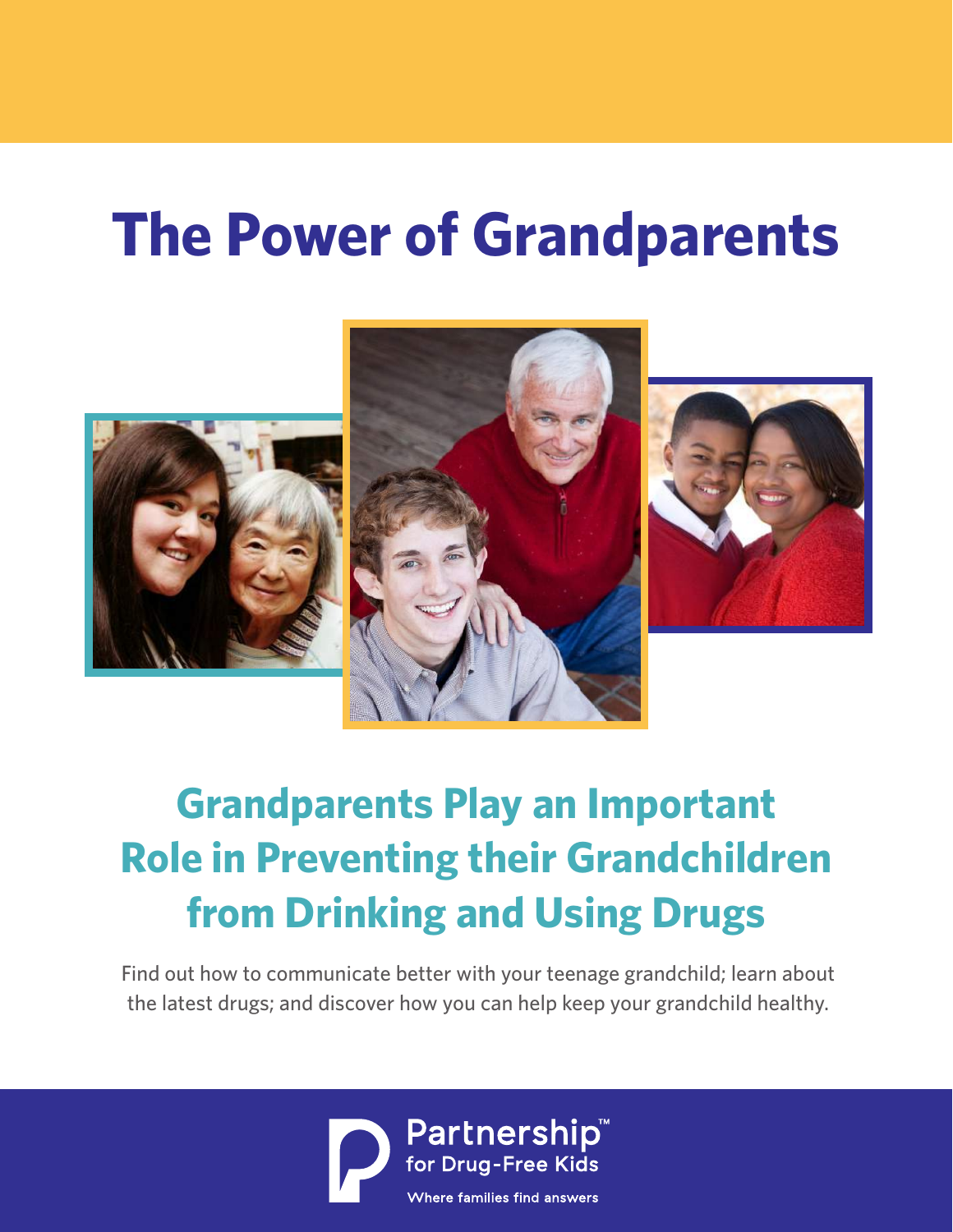### **The Power of Grandparents Grandparents Play an Important Role in Preventing their Grandchildren from Drinking and Using Drugs**

## **TABLE OF CONTENTS**

| 6. Learning About Drugs and Alcohol – and Talking About Them With Your Grandkids |  |
|----------------------------------------------------------------------------------|--|
|                                                                                  |  |
|                                                                                  |  |
|                                                                                  |  |
| 10. Grandparents Who Are Raising Grandchildren (As the Primary Caregiver) 13     |  |
|                                                                                  |  |
|                                                                                  |  |
|                                                                                  |  |
|                                                                                  |  |
|                                                                                  |  |
|                                                                                  |  |
|                                                                                  |  |

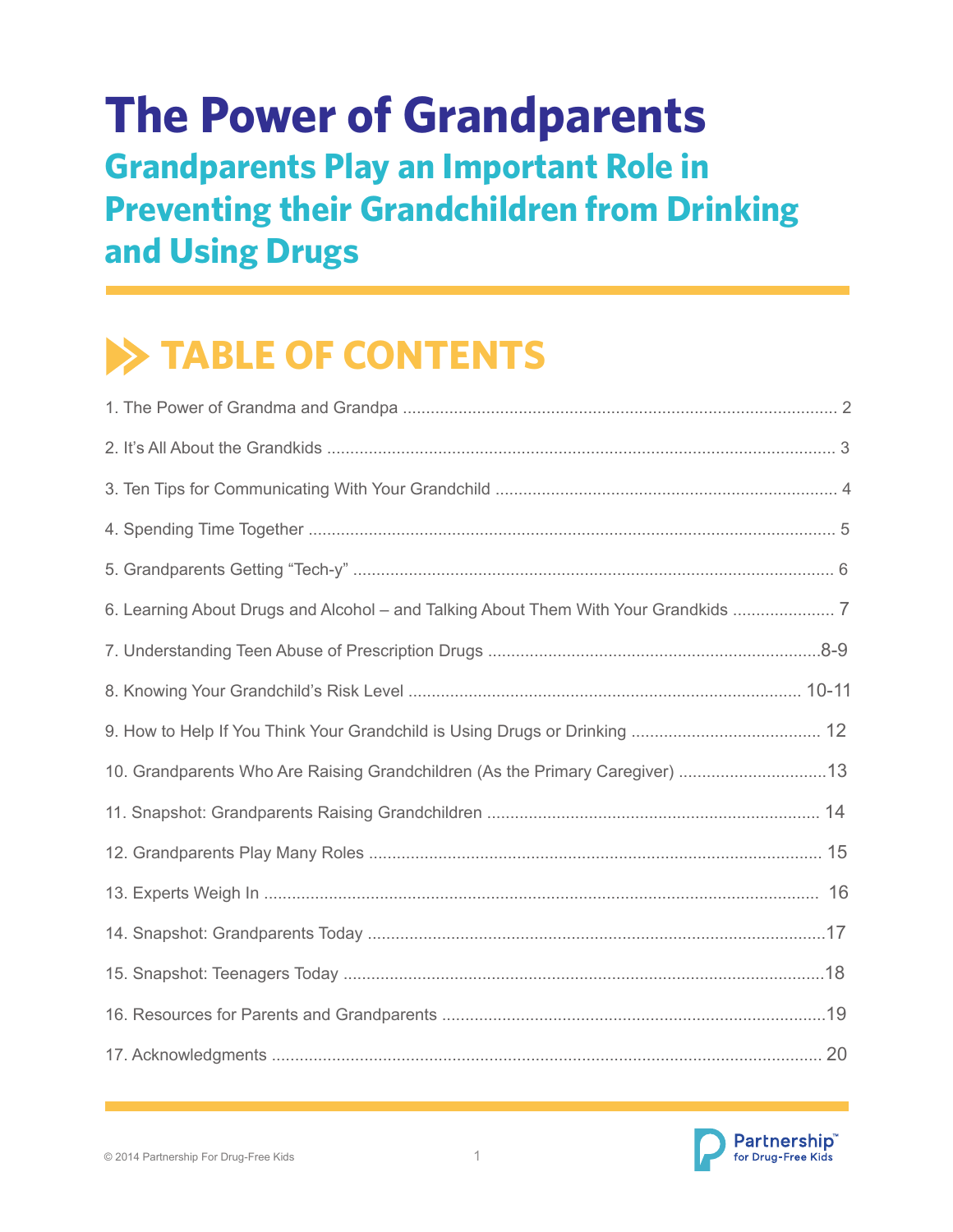### **1. The Power of Grandma and Grandpa**

**hildren have a very special relationship with Grandma and Grandpa. That's why grandparents can be such powerful allies in helping keep a kid off drugs. C**

Grandparents are cool. Relaxed. They're not on the firing line every day. Some days a kid hates his folks. He never hates his grandparents. Grandparents ask direct, point-blank, embarrassing questions that parents are too nervous to ask:

#### **"Who's the girl?"**



#### **"How come you're doing poorly in history?"**

#### **"Why are your eyes always red?"**

#### **"Did you go to the doctor? What did he say?"**

The same kid who cons his parents is ashamed to lie to Grandma or Grandpa. Without betraying their trust, a loving, understanding, grandparent can discuss the danger of drugs and alcohol openly with the child he or she adores. And should.

As a grandparent, you hold a special place in the hearts and minds of your grandchildren. Share your knowledge, your love, your faith in them. Use your power as an influencer to steer your grandchildren away from drugs and alcohol.

*[Excerpt from a print ad from the Partnership for Drug-Free Kids ©The Partnership for a Drug-Free America, Inc.]*



i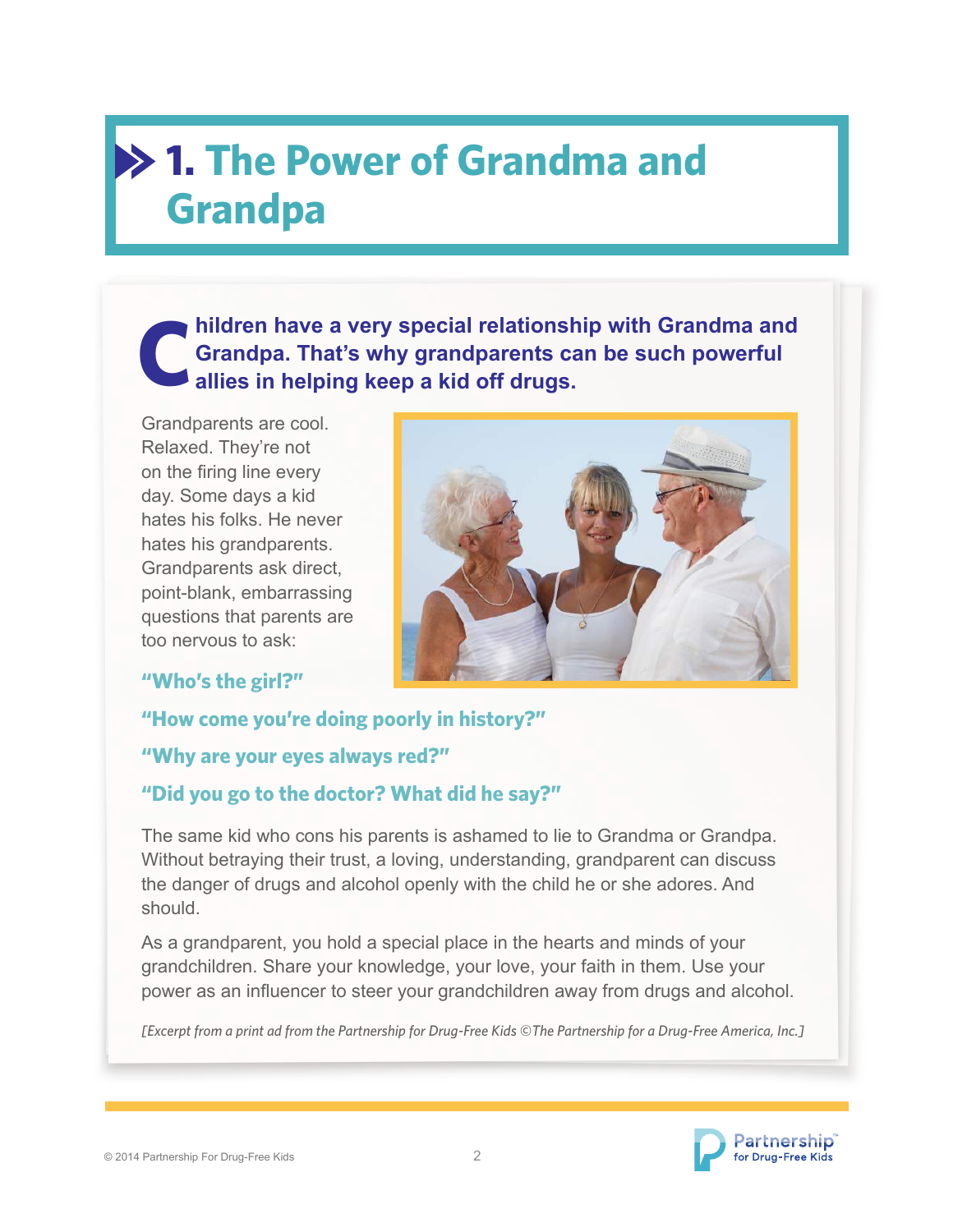# **2. It's All About the Grandkids**

**eing a grandparent is central to the lives of most older Americans. According to a 2009 Pew Research Center survey, 80 percent of those ages 65 and older have grandchildren, as do 51 percent of those ages 50-64. B**

What do grandparents today value most? Spending time with their grandchildren.

And that's a great thing. Grandparents provide stability, security, guidance and support for their families. While parents are generally recognized as the most important and long-lasting influence on children, grandparents have a close and special bond and often serve as an inspiration to their grandkids. This unique relationship between grandparent and grandchild provides an ideal opportunity for sharing, connecting and discussing many important topics — including the dangers of drugs and alcohol.

In this guide you'll find suggestions on how to better communicate with your teenaged grandchild, ways to spend time together and how to use technology to keep in touch.

You'll find information on the latest drugs that teens are using and ways to keep your grandchild safe. You'll learn factors that can lead a teen to develop a substance abuse problem – and what to do if you think your grandchild is using drugs or drinking. In addition, there's information and resources for grandparents who are raising grandchildren.



You play a very powerful role in the life of your grandchild.

#### **Read on to learn more.**

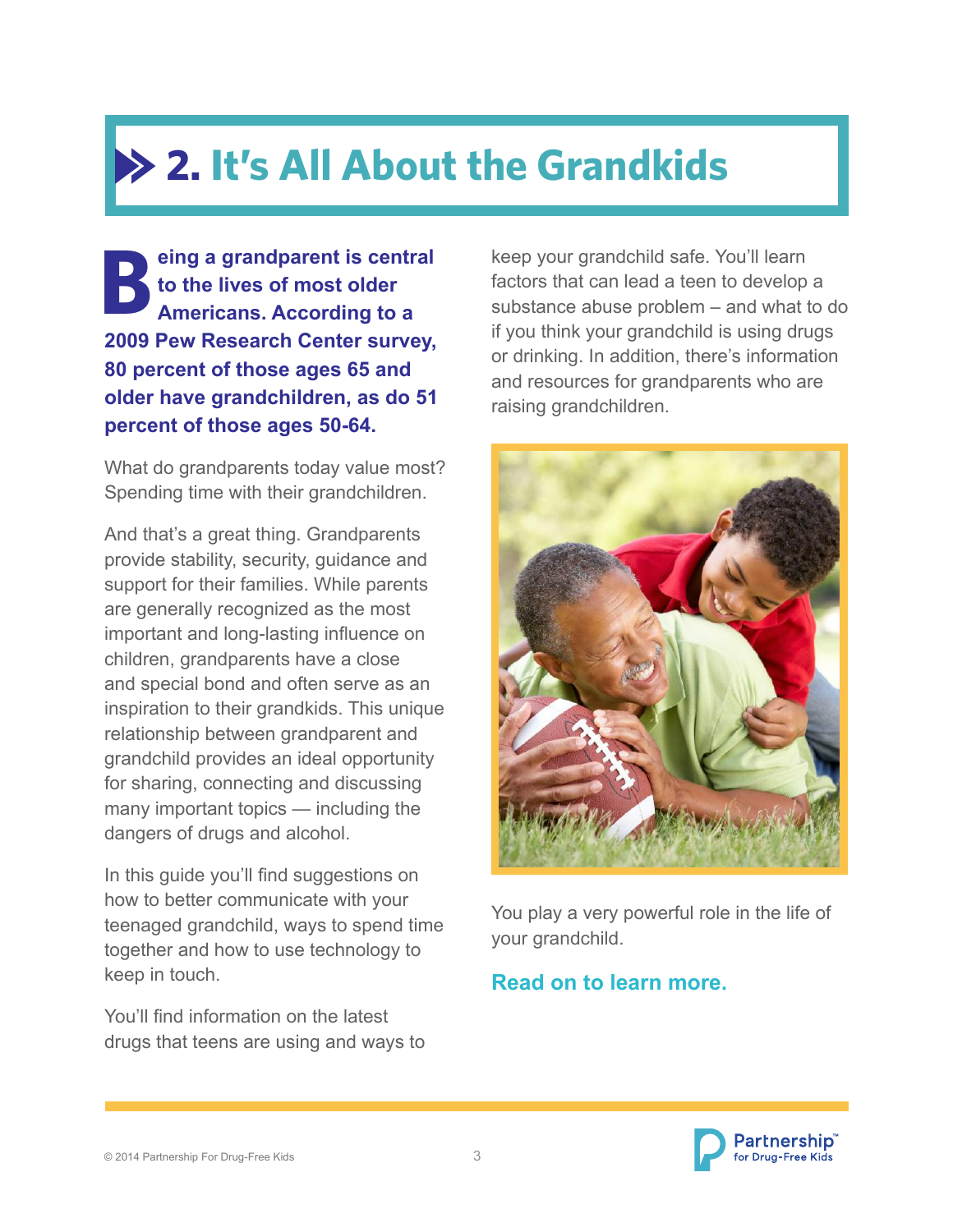### **3. Ten Tips for Communicating With Your Grandchild**

**id you know that by strengthening lines of communication and letting your grandchild know you care, you're building protective factors which helps you play an important role in deterring him or her from trying drugs and alcohol? Here are 10 ways to have healthy, productive conversations with your grandchild: D**

**1.** It's important to talk with your grandchild. A lot. Take a walk or go for a drive with her. When there's not much eye contact, she won't feel like she's under a microscope.

**2.** Listen to your grandchild respectfully and without judgment. If you're less critical, he will feel he can trust you more.

**3.** Have conversations with your grandchild on a variety of topics — activities, friends, school, job, hobbies, current events, etc.

4. Strive for honest and direct communication.

**5.** Listen to your grandchild's cares and concerns. She will then feel more comfortable to open up to you when she needs your advice.

**6.** Take an active interest in the details of your grandchild's life.

**7.** Take time to learn about your grandchild's hobbies — and share your skills as well

**8.** Give praise and positive feedback.

**9.** Offer encouragement for achievements — both large and small — and be sure to attend at least some of your grandchild's activities so he knows what he's doing is important to you.

**10.** Let your grandchild know that you are always there for him or her — no matter what happens. Make sure that he or she knows to come to you for help or information.

*"I think it's a really essential part of children's upbringing to have other significant adults — such as grandparents — that they know they can be open and be themselves with. It gives them room to be real, to have the space to really express themselves, and to develop free from any judgment or fear of punishment."*

**— Dr. Jane Greer, Marriage and Family Therapist**

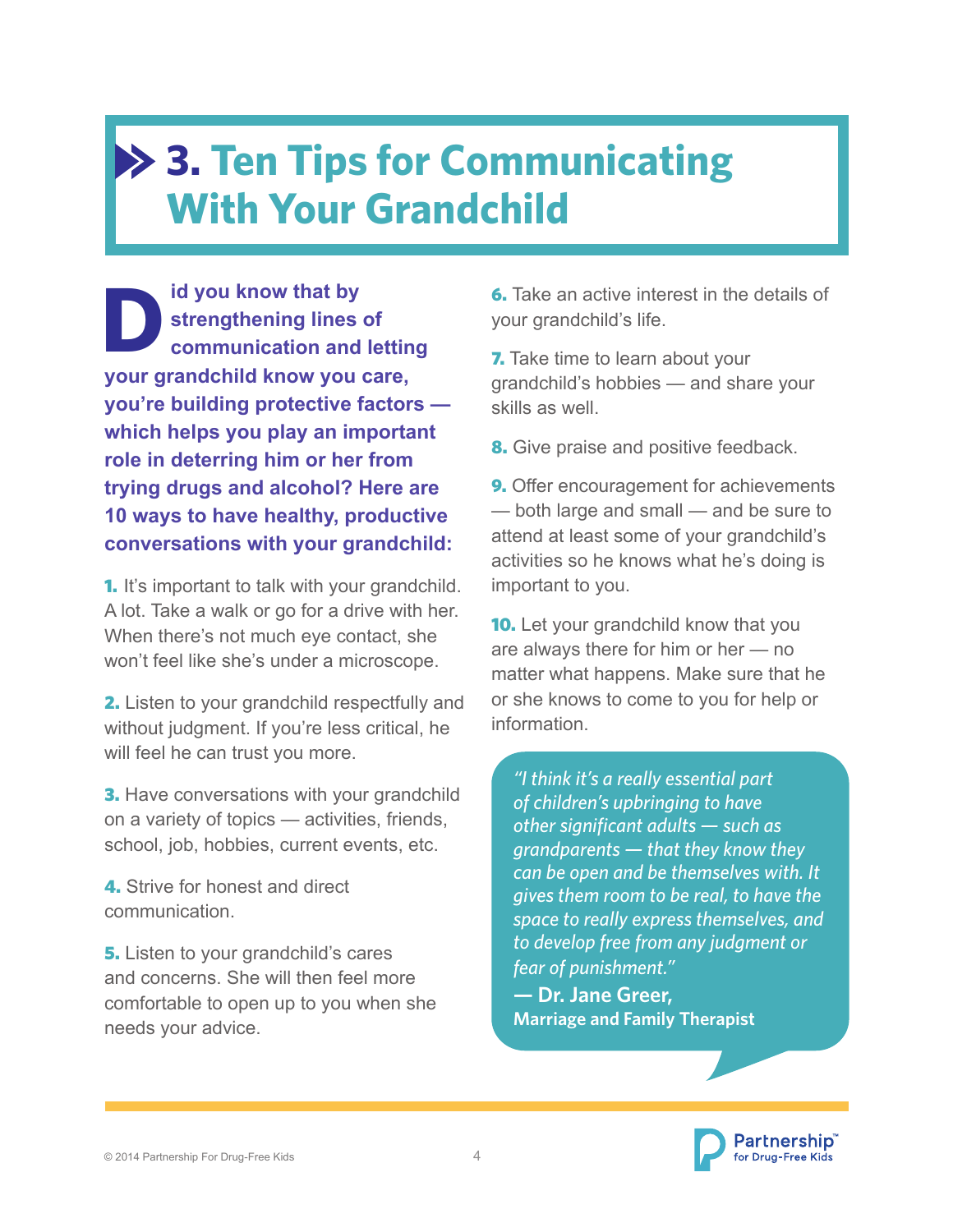# **4. Spending Time Together**

#### **he more involved you are with your grandchild and the more time you spend with him or her, the closer you'll be. T**

So, take a walk, play a board game, shop, go to a concert, watch a baseball game or sightsee together. Use opportunities like family gatherings or inviting your grandchildren to stay over to show that fun doesn't require drugs or alcohol.

*"Doing an activity with your grandchild — just the two of you — can be really special and help him or her to develop a sense of self-worth."*

**— Jay E. Berkelhamer, MD, FAAP, grandfather, pediatrician and past president of the American Academy of Pediatrics (2006-2007)**

"Try doing what your grandchildren likes doing," suggests Dr. Bartell, psychologist, speaker and author on several parenting books. "Go to the movies, the mall, go shopping for clothes or take them to a show or a museum. Watch TV or do some cooking together — maybe it's the things that their parents don't have time to do with them."

And then you can move on to sharing things that *you* like doing. Activities that teens today don't often get to do such as gardening, jigsaw puzzles, building a model



or baking a pie. Teach them to sew, fish or do a craft project — things you are good at. These are activities they may not do with their group of friends or their parent — but that they'll probably really enjoy.

Focus on the positive. Tell her how proud you are of her and talk about her life and her goals. "Showing interest in school work and offering positive feedback will boost her ego and she will want to spend more time with you," adds Dr. Bartell.

"Kids who have a complicated relationship with their parents will often enjoy spending time with their grandparents – it makes them feel good," explains Dr. Bartell.

Teenagers enjoy trying new things and it's a great way to bond — they're very receptive. And they often open up and talk during these activities — and that's how you'll find out what's going on with them. "I know a 14-year-old who loves to go to her grandparents' house to work in the garden, play cards and watch old movies together," says Bartell. "She loves it — it's a relaxing escape from her hectic life."

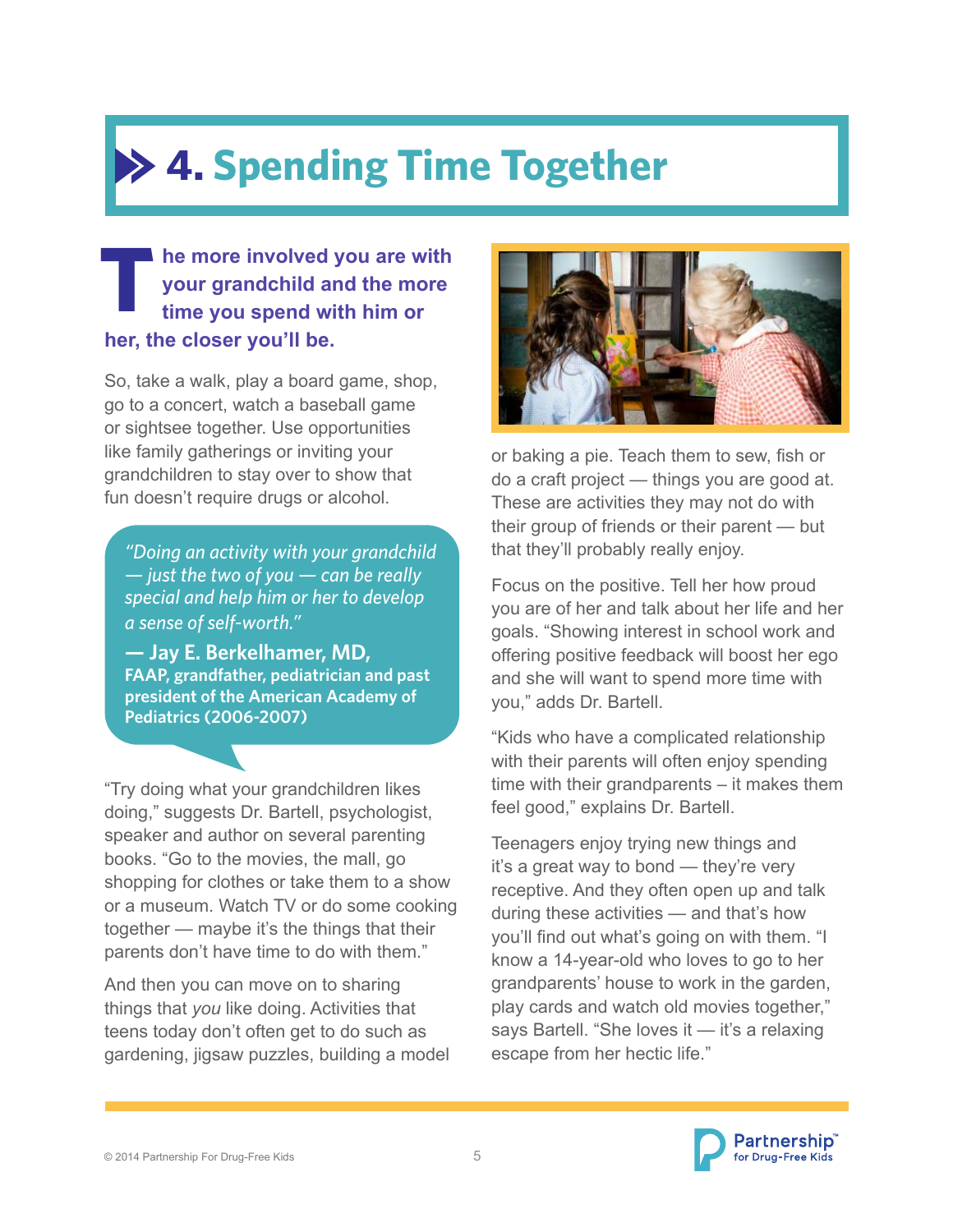# **5. Grandparents Getting "Tech-y"**

**randparents are using technology more and more to keep up and connect with their grandkids. Whether they live across the country or across the street, grandparents are texting, emailing, video-conferencing and using social media like Facebook and Twitter with their grandchildren. G ON LONG DISTANCE** 

Although kids are busy with their friends, homework and afterschool activities, they always appreciate getting a text or an email. Let them know you're thinking about them on a regular basis by sending a short note their way that says, "Have a happy week," "I'm proud of you!" or "I'm thinking about you." A simple "How was school today?" or "I love when you tell me stories about things you do with your friends" shows your grandchild that you want to know what's going on in his or her life.

Try emailing or texting your grandchild pictures or videos of something you both like or a project that you're working on — or something that made you laugh or reminded you of her or him.

### **GRANDPARENTING:**

*"My grandkids live in Chicago and we're in Atlanta so we Skype. We also email with our 10-year-old granddaughter. But the telephone is our primary connection. We also take frequent trips to visit them. And last summer, our granddaughter came to visit us for a week.*

**— Jay E. Berkelhamer, MD**



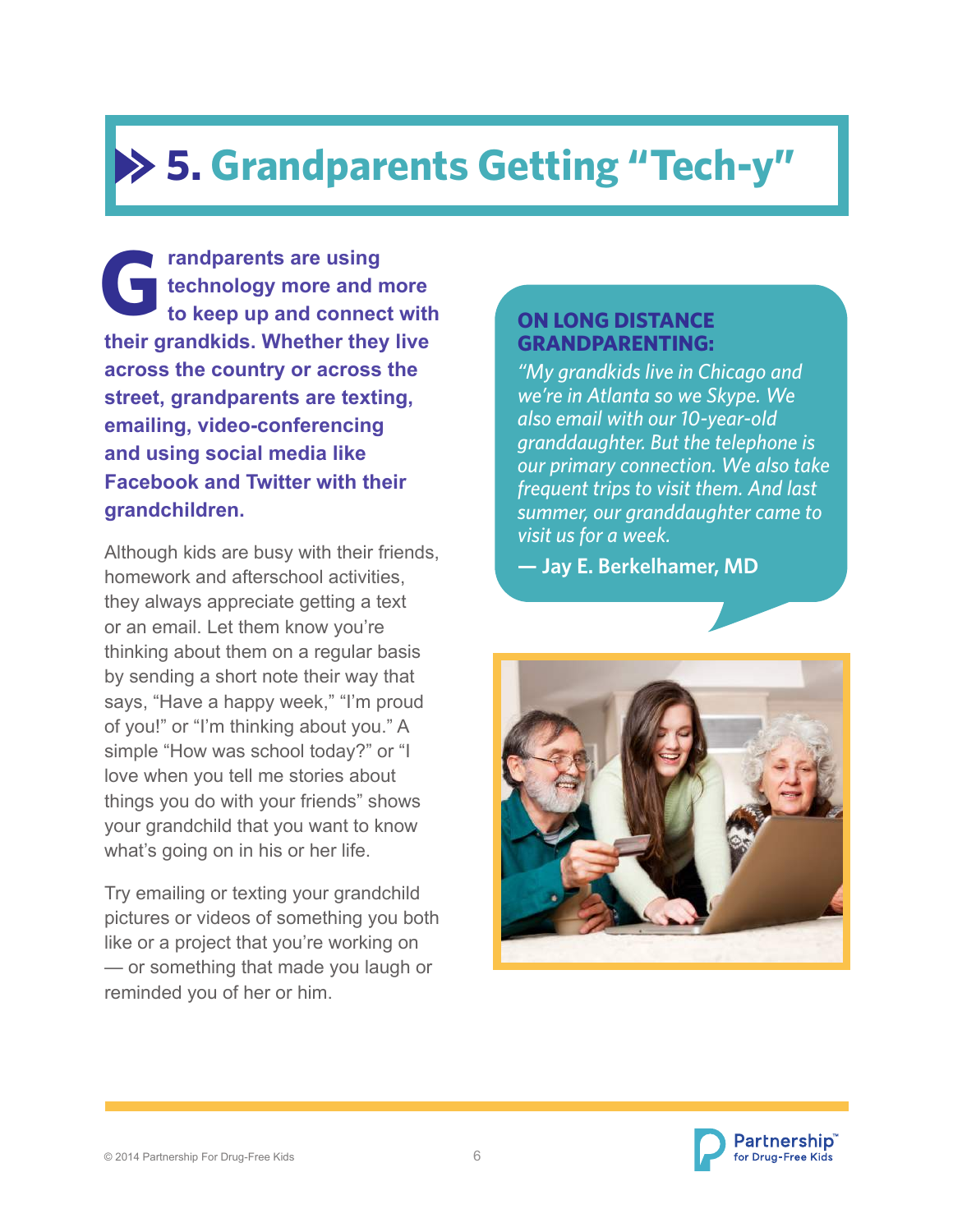### **6. Learning about Drugs and Alcohol – and Talking About Them with Your Grandkids**

In order to educate your grandchild about the dangers of drugs and alcohol, you need to educate yourself first.

Talk with others in your community and learn about the messages that kids are bombarded with everyday through peers, school and the media. It is up to adult family members, like grandparents, to help teens sift through those messages and decipher right from wrong. Grandparents should be aware of all the risks drugs and alcohol pose.



Research shows that brain development continues throughout the teenage years into the early '20s, and that drug experimentation during this time is more risky to the **[still-developing brain](http://www.drugfree.org/why-do-teens-act-this-way/adolescent-brain-development/)** than previously believed. As a key influencer, you can help your grandchild avoid the dangers of drugs and alcohol and reinforce the benefits of healthy, drug-free living.

1. View our **[Drug Guide for Parents \(pdf\)](http://www.drugfree.org/resources/drug-guide-for-parents-learn-the-facts-to-keep-your-teen-safe/)** to learn about the latest drugs.

2. Keep up-to-date on the latest research and drug trends — including the increased misuse and abuse of prescription drugs among teens. *(See pages 8-9)* 

**3.** Talk regularly with your grandchild about the risks of drug and alcohol use — especially in opportunistic situations. You can use references in the news, movies, TV shows, etc. to spark up a conversation about substance abuse.

**4.** Try using "active listening" to get past the emotions and on to what's really bugging her. It works like this: You listen without interrupting (no matter what), then sum up what you heard, describing the emotions for her to confirm. (Example: "It sounds to me like you're feeling hurt and angry. Is that true?") In the end, you get clear on her problem and she feels understood.

**5.** State your disapproval of underage drinking and drug use. And state your position clearly and often. One of the major reasons teens decide not to use drugs is the fear that their parents or other family members will lose respect for them. Teenagers do not want to let down their families.

**6.** Instead of a boring lecture, let your grandchild know about the health and safety risks of teen drug and alcohol use. One way is to use "teachable moments" — using real events or storylines from pop culture to illustrate these risks. Teens who perceive alcohol and drugs as harmful are less likely to engage in underage drinking.

**7.** One way to begin is to ask your grandchild, "Have you ever been offered drugs or alcohol?" or "Do you know anyone who drinks or uses drugs?" In this way, your grandchild might be more likely to open up than if asked about his or her own personal use.

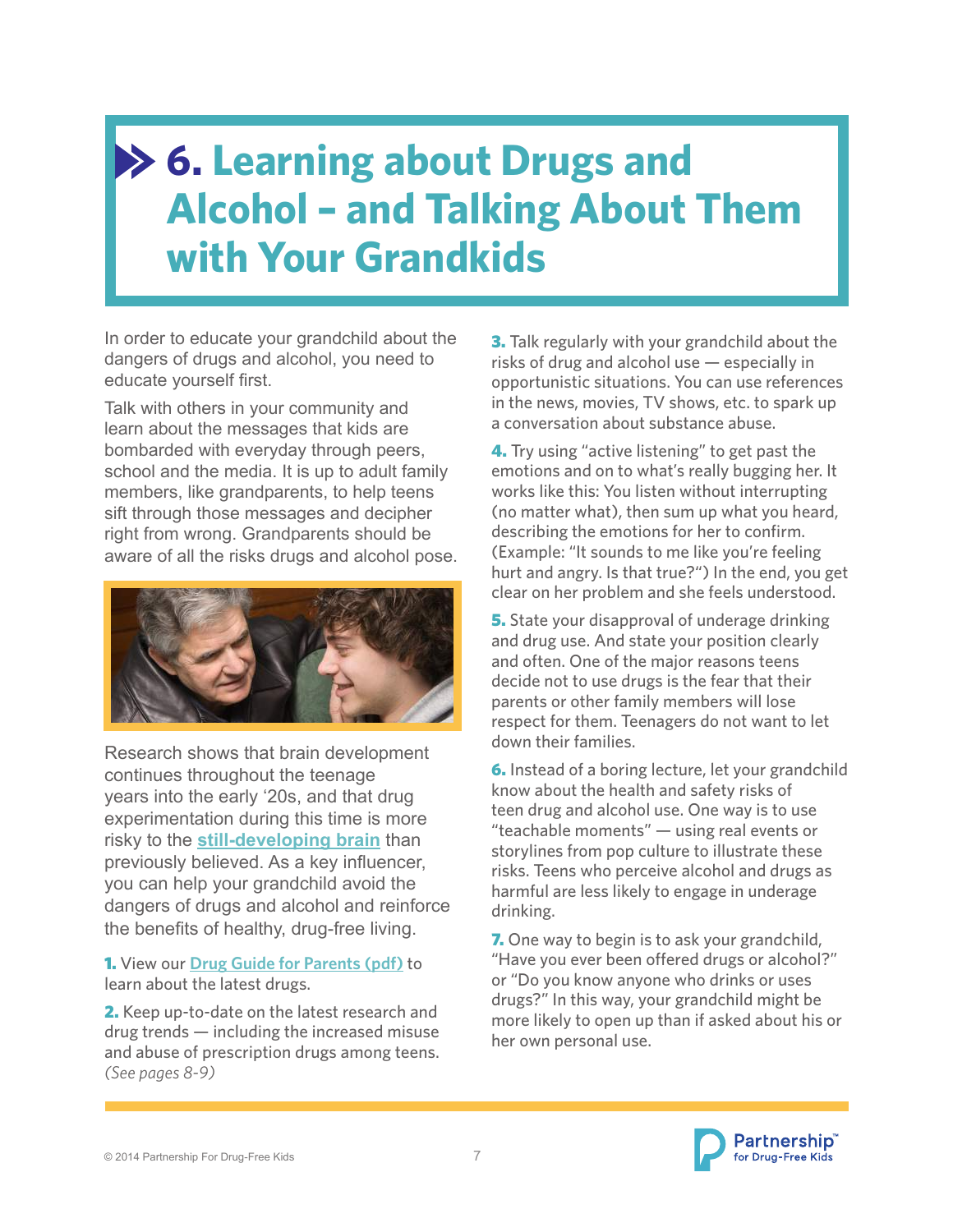### **7. Understanding Teen Abuse of Prescription Drugs**

#### **very day, 2,500 teenagers use a prescription drug to get high for the first time. E**

They're accessing these drugs in the comfort of home; it can be as easy as opening a cupboard, drawer or a grandparent's medicine cabinet. The good news – there are steps you can take to help protect your grandkids from prescription drug abuse: monitor, secure and dispose. But first, let's learn more about teen prescription drug abuse.

### **1** What is Prescription Drug Abuse?

Prescription drug abuse is the use of prescription medication to create an altered state, to get high, or for reasons or by people — other than those intended by the prescribing doctor.

### **(2) How Many Teens Are Doing This?**

According to research conducted by the Partnership for Drug-Free Kids (as well as other reputable national studies) as many as one in five teens say they have taken a prescription drug without having a prescription for it themselves. This behavior cuts across geographic, racial, ethnic and socioeconomic boundaries.

### **3 Why Are Some Teenagers Doing**

**This?** Teens abuse prescription drugs for a variety of reasons. To party and get high, in some cases, but also to manage or regulate their lives:

 **They're abusing some stimulants such as Ritalin and Adderall to give them additional energy and ability to focus when they're studying or taking tests.**

**• They're abusing pain relievers like OxyContin and tranquilizers such as Xanax to cope with academic, social or emotional stress.**

 **They're abusing prescription amphetamines to lose weight, or prescription steroids to bulk up.**

### **What Are The Risks?** 4

There are both immediate and longer term risks. In the short term, overdosing (especially on prescription pain relievers) can be fatal, as can mixing prescription drugs with over-the-counter medication and/or alcohol. In the longer term, prescription opioids (pain relievers) and other prescription medicines are potentially addictive. Coming to rely at a young age on prescription medicine (or any drug) to manage your life can lead to a learned, lifelong pattern of dependency and can prevent the learning of necessary coping skills.

**Continued on page 9 »**

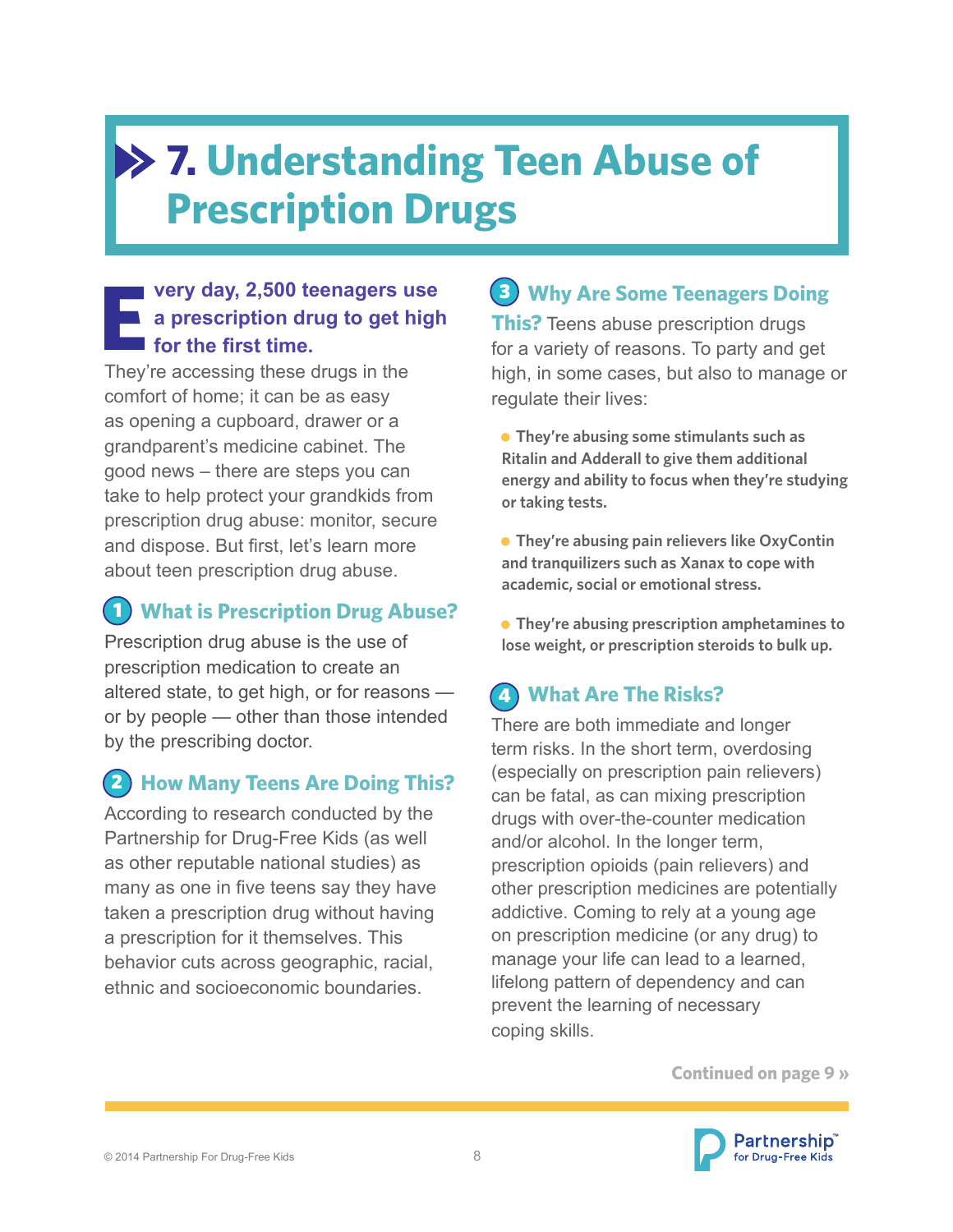### **7. Understanding Teen Abuse of Prescription Drugs** *(CONTINUED FROM PAGE 8)*

### **Where Are Teens Getting**  5

**Prescription Drugs?** The vast majority of teens abusing prescription drugs are getting them from the medicine cabinets of friends, family and acquaintances. Some teens traffic among themselves – handing out or selling extra pills of their own, or pills they've acquired or stolen from classmates. A very small minority of teens say they get their prescription drugs illicitly from doctors, pharmacists or over the internet.

#### **What Should I Do With My**  6

**Medicine?** Here are three tips to help safeguard your pills and safely dispose of expired or unused medicines

**• MONITOR: Start by taking note of how many pills are in each of your prescription bottles or pill packets. Keep track of your refills. This goes for your own medication, as well as for your other members of the household. If you find you need to refill your medication more often than expected, that could indicate a problem. Encourage other family members to regularly monitor their own medicine cabinets.**

**• SAFEGUARD:** Keep prescription medicine in **a secure place. Teens abuse prescription drugs because they are easily accessible, and either free or inexpensive. In fact, 64 percent of kids ages 12 to 17 who have abused pain relievers say they got them from their friends or relatives, typically without their knowledge. Approach securing** 



**your prescriptions the same way you would other valuables in your home, like jewelry or cash. There's no shame in helping protect those items. The same holds true for your medications.**

 **DISPOSE: Discard expired or unused prescription drugs when your grandkids are not around.**

**Unbelievable though it may seem, some teenagers will retrieve discarded prescription drugs from the trash. To help prevent this from happening, mix the medication with an undesirable substance, such as used coffee grounds or kitty litter. Put the mixture into an empty can or bag and discard. Unless the directions on the packaging say otherwise, do not flush medication down the drain or toilet.**

**To help prevent unauthorized refills and protect you and your family's privacy, remove any personal, identifiable information from prescription bottles or pill packages before you throw them away.**



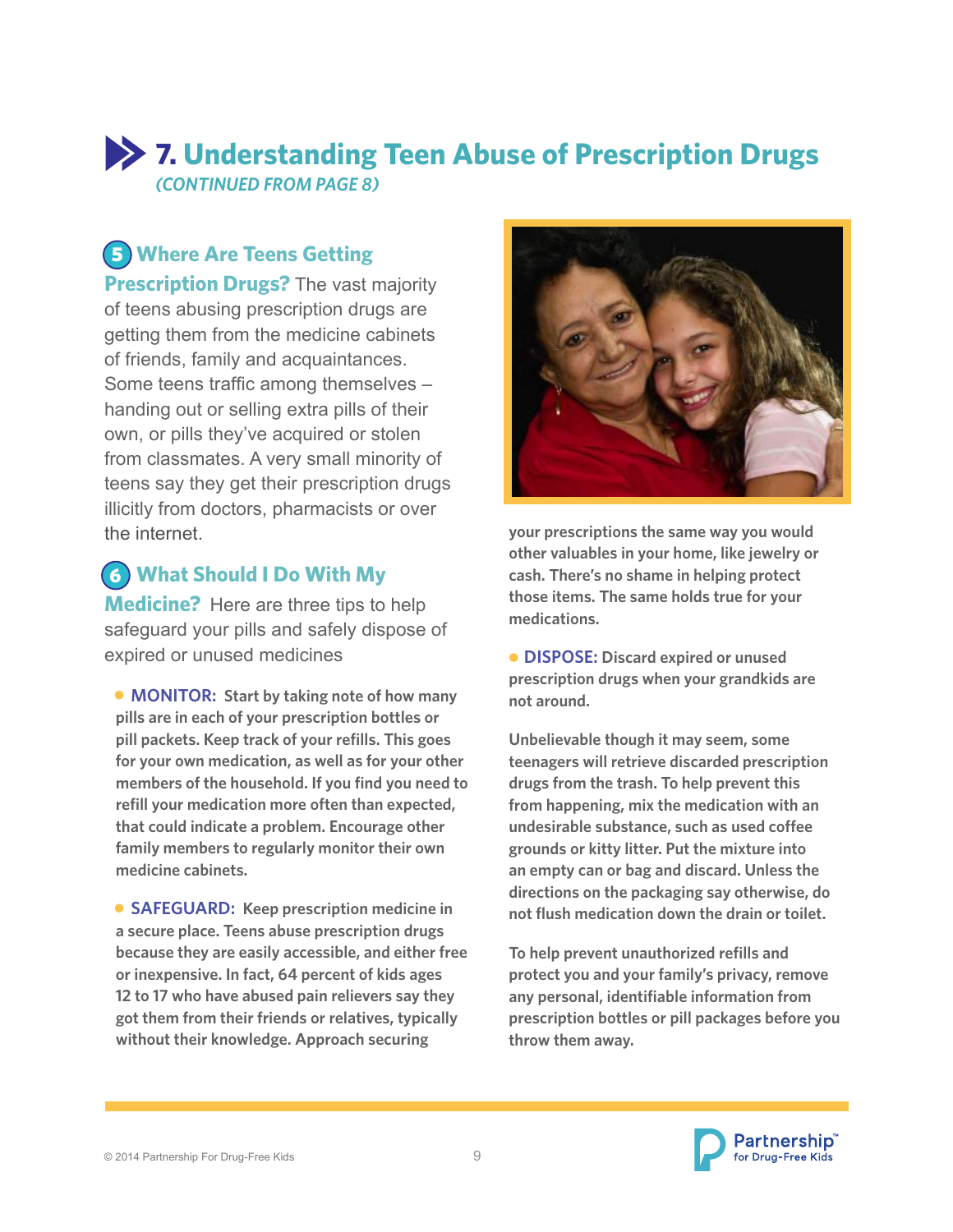### **8. Knowing Your Grandchild's Risk Level**

**everal decades of research shows that some teens are more at risk for developing a substance abuse problem than other teens. S**

The more risk factors a teen has, the more likely he or she will abuse drugs or alcohol. However, it is important to keep in mind that risk factors do not determine a child's destiny. Instead, they provide a general gauge as to the likelihood of drug or alcohol abuse.



Addressing risk factors early and paying careful attention to children at higher risk can reduce that child's likelihood of a future problem with drugs or alcohol.

Understanding risk factors is also very important when a child with more risk has already experimented with substances or has a problem. In that case, you will have a clearer picture of why things might have happened and know how to get the right kind of treatment.

#### **4 Common Risk Factors Associated with Teen Drug and Alcohol Abuse**

1. **FAMILY HISTORY:** Family history of drug or alcohol problems, especially when it is the parent's history, can place a child at increased risk for developing a problem. Children can inherit genes that increase their risk of alcoholism, so having a parent or grandparent with alcohol problems may indicate increased risk for the child. Inheriting the gene does not mean the child will automatically become dependent on alcohol.

If there is a history of a dependence or addiction in your family, you should let your child know since he or she is at a higher risk for developing a drug or alcohol problem. These conversations should take place when you feel your child is able to understand the information.



**Continued on page 11 »**

© 2014 Partnership For Drug-Free Kids 10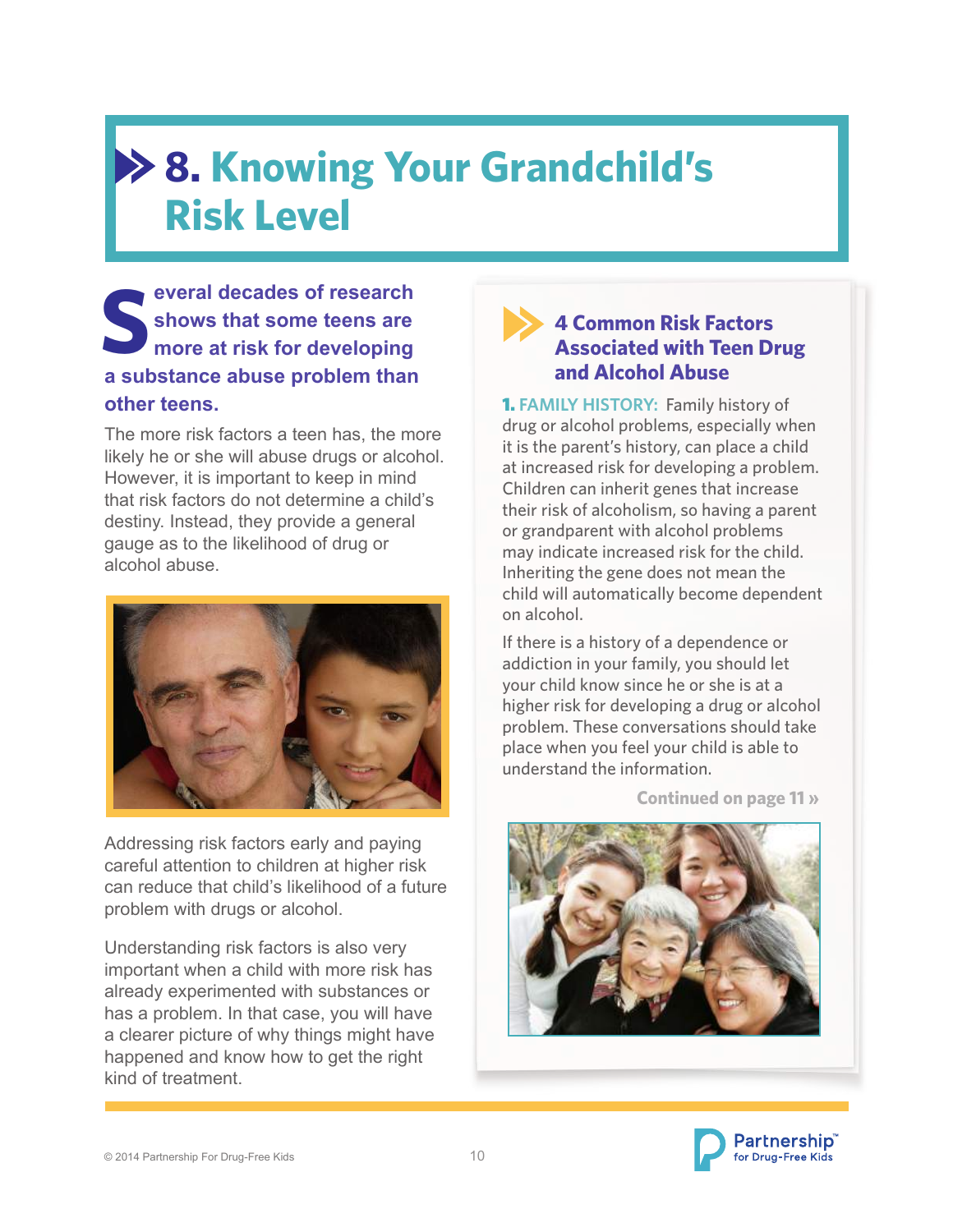### **8. Knowing Your Grandchild's Risk Level**

*(CONTINUED FROM PAGE 10)* 

#### **4 Common Risk Factors Associated with Teen Drug and Alcohol Abuse** *(CONTINUED)*

2. **MENTAL OR BEHAVIORAL DISORDER:** If your child has a psychiatric condition like depression, anxiety or Attention Deficit Hyperactivity Disorder (ADHD), he or she is more at risk for developing a drug or alcohol problem. Although not all teenagers with these disorders will develop a substance abuse problem, the chances are higher when they have difficulty regulating their thoughts and emotions.

Therefore, children with psychiatric conditions should be carefully monitored for the possibility of drug or alcohol use. It is also a good idea to talk with your health care providers about the connection between psychiatric conditions and substance use. Managing and treating underlying psychiatric conditions, or understanding how emotional and behavioral problems can trigger or escalate a substance abuse, is important for preventing or reducing risk.

3. **TRAUMA:** Children who have a history of traumatic events (such as witnessing or experiencing a car accident or natural disaster; being a victim of physical or sexual abuse) have been shown to be more at risk for substance abuse later in life. Therefore, it is important for parents to recognize and address the possible impact of trauma and get help for their child.

4. **IMPULSE CONTROL PROBLEMS:** Children who frequently take risks or have difficulty controlling impulses are more at risk for substance abuse. While most teens understand the dangers of taking risks, some have particular difficulty resisting impulses to engage in risky behavior.





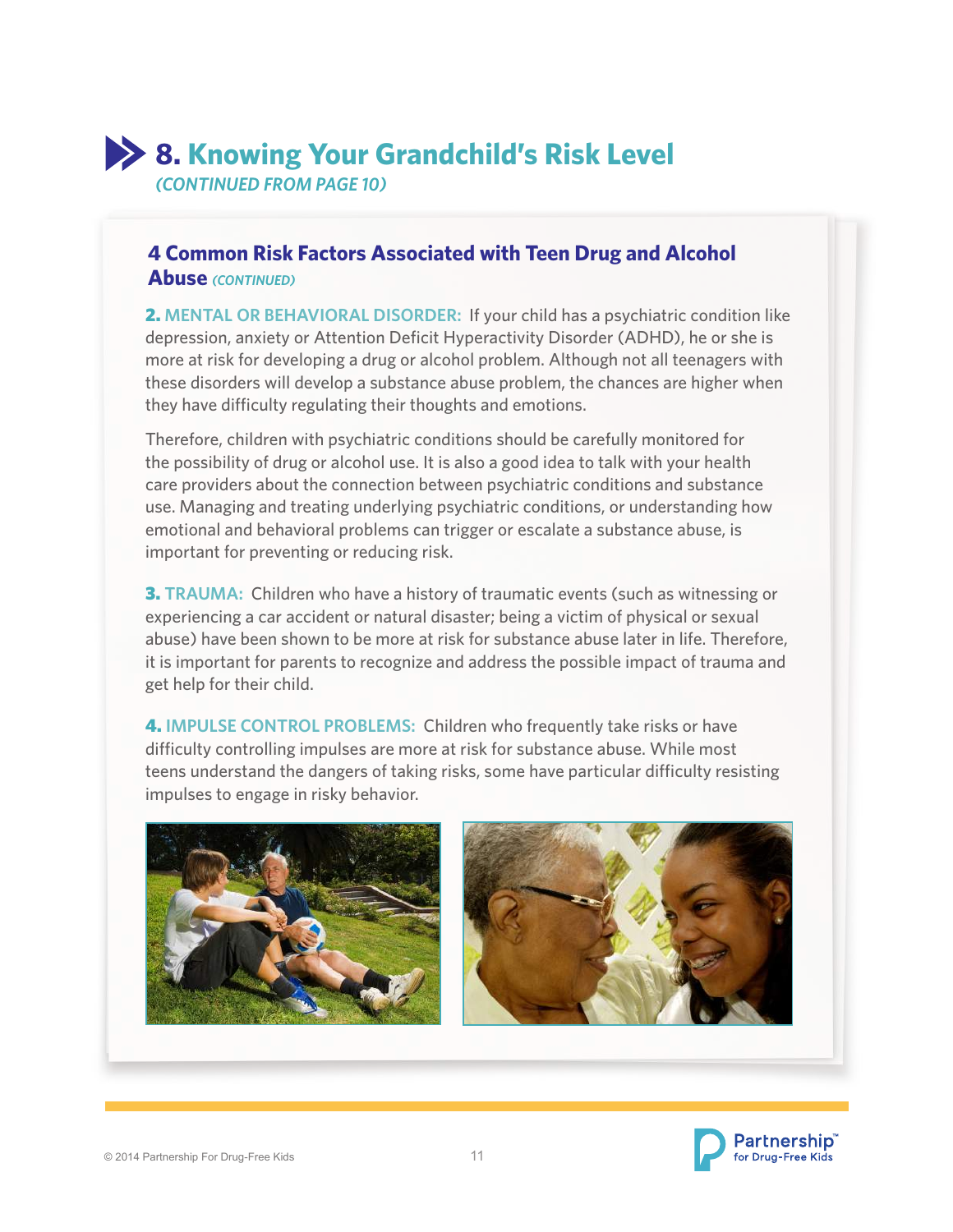### **9. How to Help If You Think Your Grandchild is Using Drugs or Drinking**

**re you worried about the grandchild in your life? Then it's important that you talk to him or her. "If you are concerned that there is something going on, be very genuine and very open," suggests Dr. Jane Greer, Marriage and Family Therapist. A**

#### *Dr. Greer suggests saying:*

- **Hey, how are you doing? Is everything okay?"**
- **"You seem a little not yourself. You seem a little low energy."**
- **"Anything we can talk about?"**
- **"How are things going with your friends?"**

**"If the child is not ready to talk," says Greer, "continue by saying, 'Okay, I'm just going to check in and, of course, you know I'm here.'"** And then take the responsibility to make the phone calls, to send the emails and texts, to stop by for the visits so that she not only hears that you're there for her but really feels that you're there for her and sees it."

What should you do if your grandchild confesses to you that he or she drank or smoked? "The first thing is to ask your grandchild a lot of questions to collect

information," says Dr. Bartell. "'How much did you drink?' and 'Was this your first time?'" You'll need to tell the child's parent — and be sure to explain to your grandchild that you need to do this.

"Offer to talk to his parents with him or her — and role play how you'll tell them," says Dr. Bartell. "Explain to your grandchild, 'I love you and I want you to be safe and that's most important. If I don't tell your mom or dad there's a chance you could get in trouble or get hurt or die and I'd be responsible for that.' Your grandchild is telling you about his or her substance abuse for a reason — and you need to take it seriously."

If you're truly worried and feel there's a real problem, like drug use or depression, and your grandchild hasn't confessed anything to you — it's better to be safe than sorry. "While you want to maintain the trust you've developed with your grandchild," says Dr. Bartell, "his or her safety must come first. Contact his or her parent to share your concerns and see if there's any way you can help."

"When you do alert his or her parents, try to have specific examples," suggests Dr. Bartell. "For example, you could say 'I'm just wondering, but I noticed Johnny's grades have gone down, his friends are smoking, he's acting more disrespectful. And it's making me worried.'"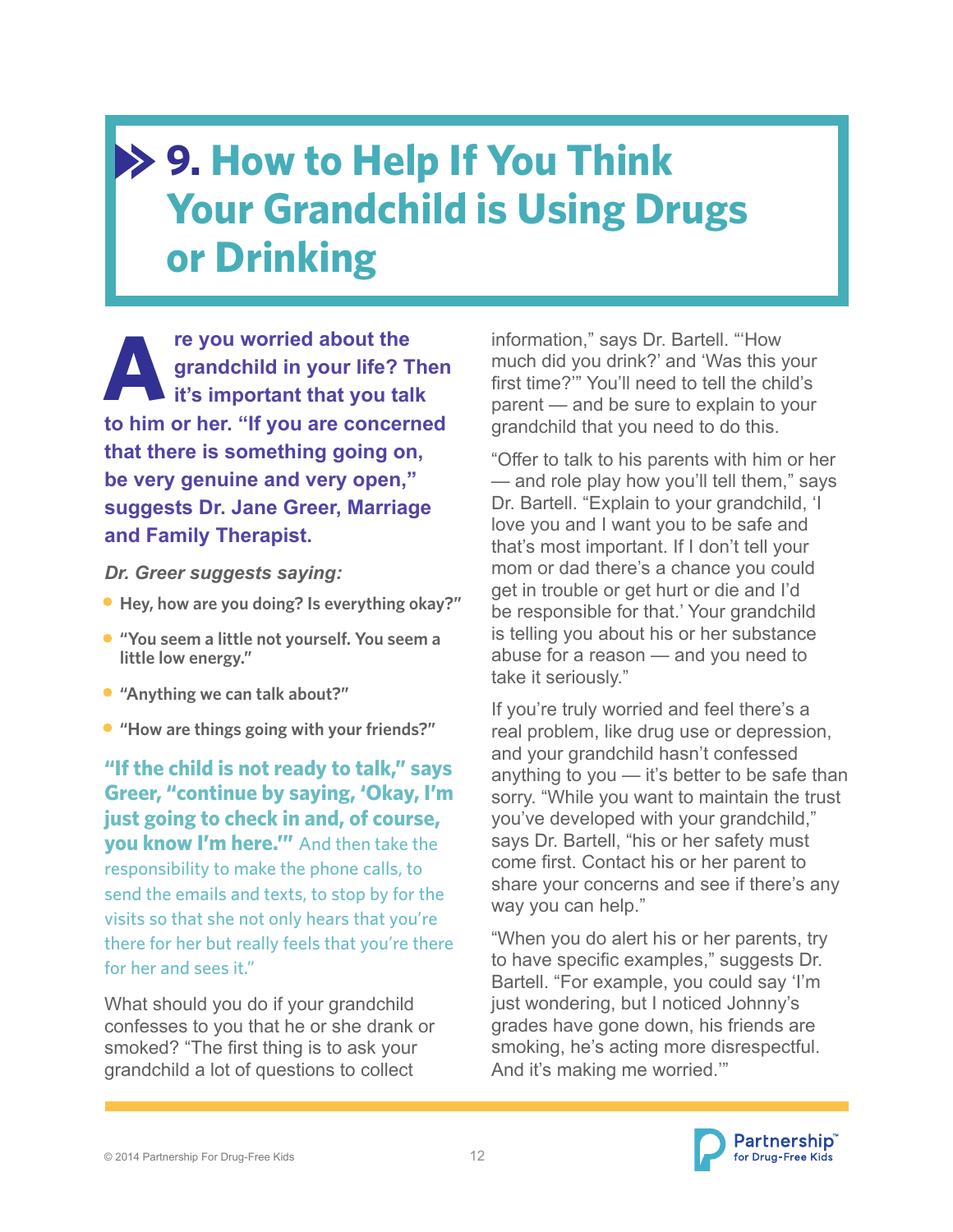### **10. Grandparents Who Are Raising Grandchildren (As the Primary Caregiver)**

#### **ne in 10 children in the U.S. lives with a grandparent, according to the Pew Research Center. O Legal Considerations**

The number has continually risen over the last 10 years with the largest jump from 2007 to 2008, the first year of the recession. 2.9 million grandparents are legal guardians of grandchildren. Often they assume this responsibility with neither of the children's parents present in the home.

Dr. Kornhaber, psychiatrist, researcher and founder and president of the Foundation for Grandparents, reminds grandparents that despite various circumstances, raising a grandchild is complicated. "You will have to know about emotional, legal, financial, health and educational matters," he explains.

#### **Emotional Considerations**

"It can take a lot of emotional strength to raise kids," says Dr. Bartell. "So, grandparents in this situation should try to get help from others. You may need to assign an aunt or uncle or other family member who can be involved and who can be another set of eyes watching over and bonding with the child. When you're a grandparent raising a grandchild you need a big support system and there is no shame in asking for it."

"The legal status of children raised by grandparents can be tenuous," writes Dr. Kornhaber. "For example, many children who live with their grandparents because of intermittent parental substance abuse problems are often fearful because their parents still have legal custody.

"Bouncing back and forth between grandma's house and a frequently relapsing parent can be very disruptive to children," he explains. "Grandparents raising grandchildren should obtain some kind of legal custody for their grandchildren until they are assured the parent is able to be responsible."



**For information and help when raising grandchildren (including financial, health and educational), please see the resources listed on page 14.**

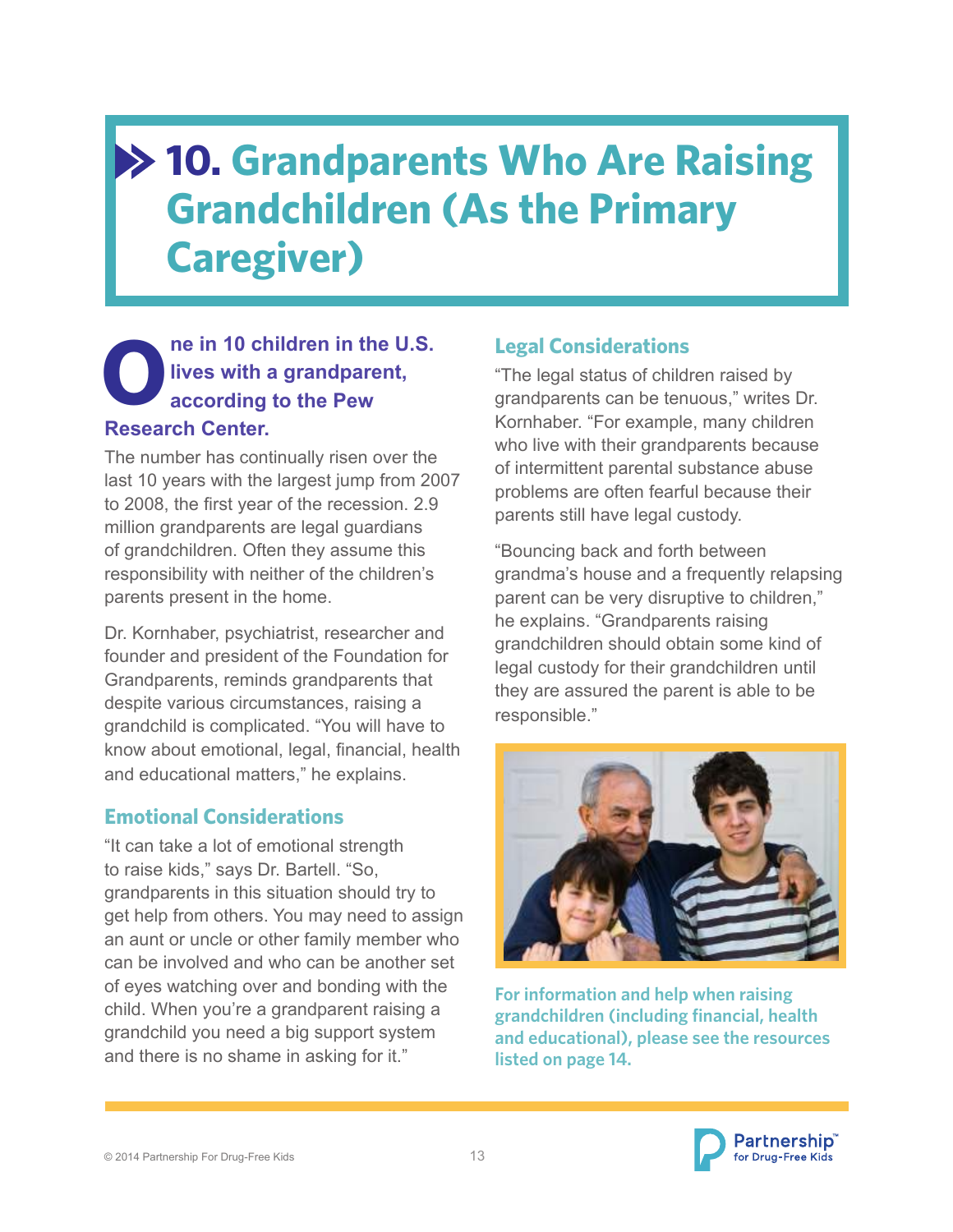### **11. Snapshot: Grandparents Raising Grandchildren**

**or the most part, grandparent caregivers have very limited financial resources. Nearly one in-in-five (18%) are living below the poverty line while 47% have household incomes that fall between one- and three-times the poverty line. F**

- Overall grandparent primary caregivers are relatively young more than two-thirds (67%) are younger than age 60, with 13% younger than age 45. This likely reflects the fact that younger grandparents are still physically able to take on the needs of grandchildren.
- **Some 62% of grandparent caregivers are women, and 38% are men. Two-thirds of** grandparent caregivers are married, while 34% are not.
- **•** The majority of grandparents who care for their grandchildren have been doing so for quite a long time. More than half (54%) report that they have been the primary caregiver to at least one grandchild for three years or more, and 23% have been the primary caregiver to a grandchild for between one and two years.

### **Resources for Grandparents Who Are Raising Grandchildren:**

- **[Grand Families Guide](http://www.aarp.org/relationships/friends-family/info-08-2011/grandfamilies-guide-getting-started.html)** (**[aarp.org/relationships/friends-family/info-08-2011/](http://www.aarp.org/relationships/friends-family/info-08-2011/grandfamilies-guide-getting-started.html) [grandfamilies-guide-getting-started.html](http://www.aarp.org/relationships/friends-family/info-08-2011/grandfamilies-guide-getting-started.html)**)
- **[GrandFacts: State Fact Sheets for Grandparents and Other Relatives Raising](http://www.aarp.org/relationships/friends-family/grandfacts-sheets/)  [Children](http://www.aarp.org/relationships/friends-family/grandfacts-sheets/)** (**[aarp.org/relationships/friends-family/grandfacts-sheets](http://www.aarp.org/relationships/friends-family/grandfacts-sheets/)**)
- **[Grandparents Raising Grandchildren](http://www.usa.gov/Topics/Grandparents.shtml)** (**[usa.gov/Topics/Grandparents.shtml](http://www.usa.gov/Topics/Grandparents.shtml)**)
- **[Generations United](http://www.gu.org/)** (**[gu.org](http://www.gu.org/)**)
- **[GAP \(Grandparents as Parents\)](http://www.grandparentsasparents.org/)** (**[grandparentsasparents.org](http://www.grandparentsasparents.org/)**)



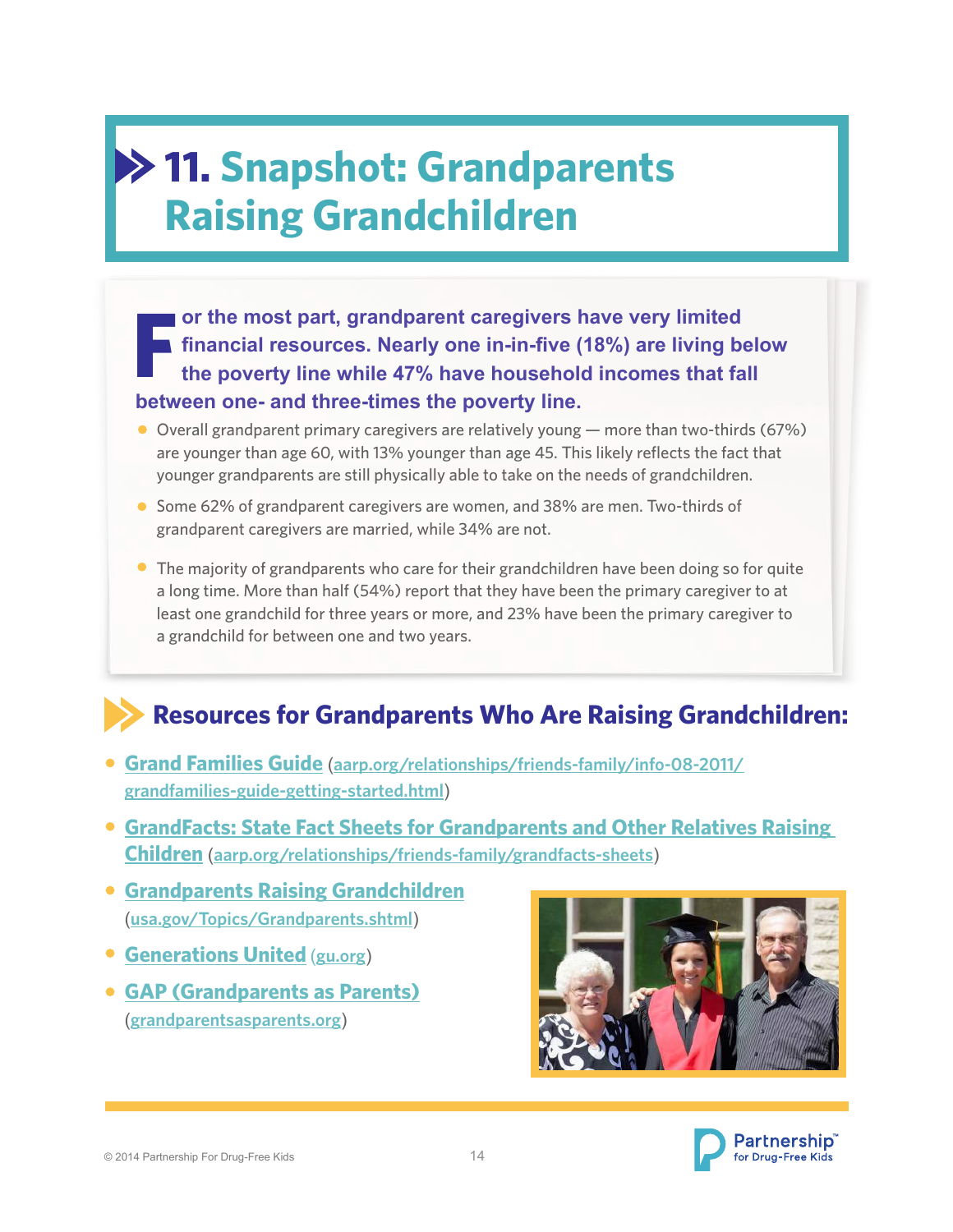# **12. Grandparents Play Many Roles**

#### **he more involved you are with your grandchild and the more time you spend with him or her, the closer you'll be. T**

In his book The Grandparent Guide: *The Definitive Guide to Coping with the Challenges of Modern Grandparenting,* Dr. Kornhaber, MD has identified the following grandparental roles:

- **ANCESTOR**  "You function as an ambassador to the past, a powerful figure in the present, and a role model for the future."
- **BUDDY** "You're a pal, secret confidante, and at times, even a light-hearted conspirator."
- **HERO** "The fact that you have lived in times and places so far removed from your grandchild's everyday experiences imbues you with heroic qualities."
- **HISTORIAN** "Sharing your own life experiences as well as those of your ancestors will give your grandchild a sense of continuity and belonging."
- **MENTOR** "You are a cheerleader firing her imagination, inspiring her dreams, nurturing her spirit, and encouraging her intellectual growth while giving her a sense of self-worth."
- **ROLE MODEL** "Your actions show your children and grandchildren how they should behave as grandparents of the future."
- **SPIRITUAL GUIDE** "Acting as a spiritual guide involves teaching your grandchild to harvest such fruits of the spirit as love,



tolerance, compassion, reverence, joy, peace, gentleness, faith, and kindness."

- **TEACHER** "As a grandparent, you have the right and the responsibility to run your own classroom about life, to develop your own curriculum, and to pass on your wisdom, knowledge, and life experience."
- **STUDENT** "Just as you teach and inspire your grandchild with your knowledge, she can teach and inspire you with her knowledge of contemporary times across generations and motivate you to jumpstart your capacity to grow and change."
- **WIZARD** "Activate your own wizardry and be your grandchild's companion in the preternatural world of make-believe and illusion, of dreams and surprises. Fly together on the wings of fancy and enjoy the flight!"

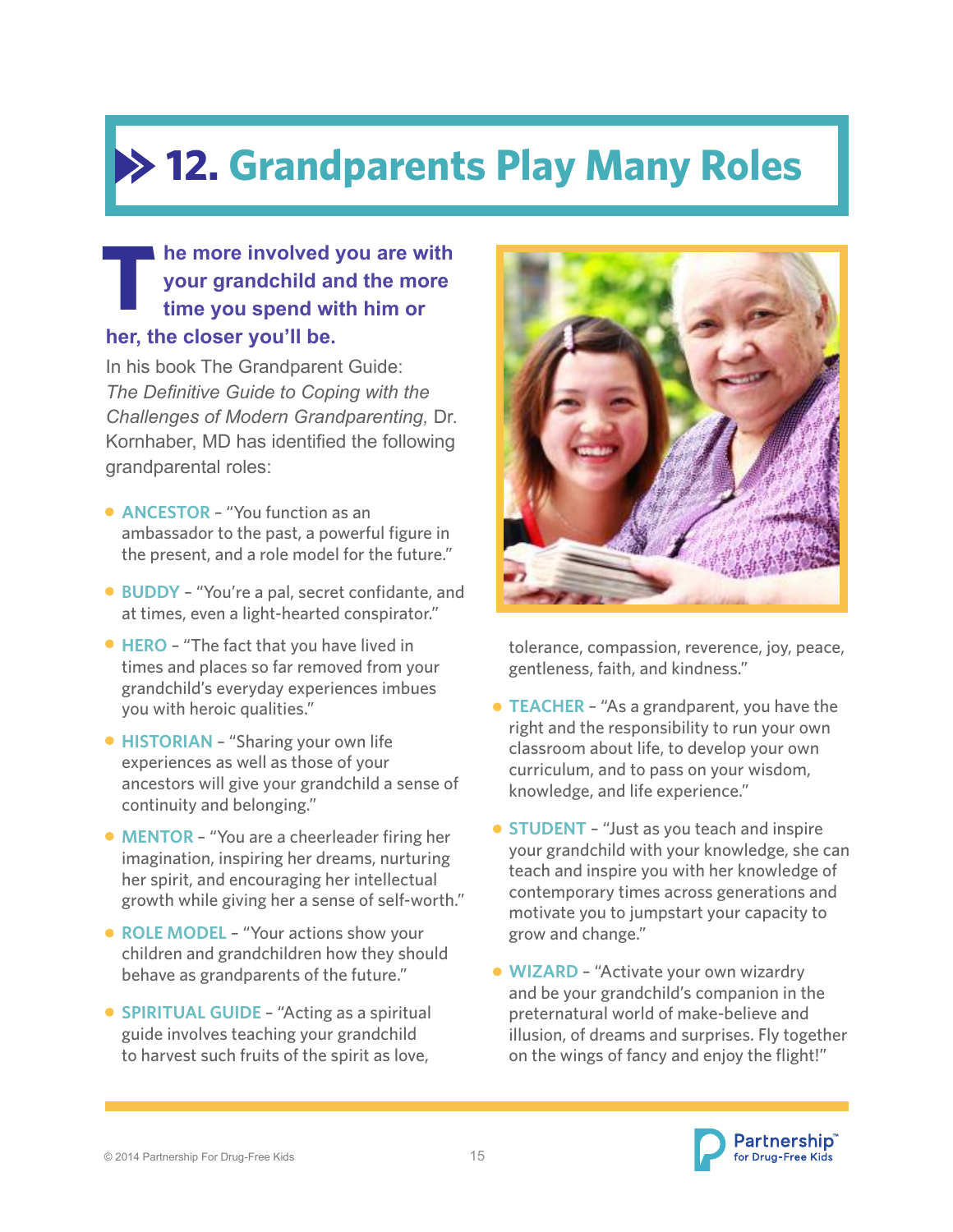# **13. Experts Weigh In**

#### **ARE TEENS DIFFERENT TODAY? TWO EXPERTS WEIGH IN**

*"In general, it's important to know kids and teens today live in a highly-pressured world with academics, peer pressure and technology. The way kids are raised has dramatically changed. Their life experiences and the pressures they face are different. How do these pressures manifest themselves? In alcohol and drug use,* 

*anxiety, depression and selfabusive behaviors, which can be confusing for grandparents."*



**— Dr. Susan Bartell**

*"In my mind, teens today are not that different from the way teens have always been. Teens experience rapid periods of development; unpredictable behavior; interest in the approval of peers; a desire to achieve more independence; yet they often want to go back to kinder, simpler time when they were younger; they can be implosive and irrational at times. But the majority of the time they work through it and come out of teen years as well-adjusted young adults that can make important contributions to society. But there is a period of three or four years where you wonder if they've left the human race. Just the same as in the past. There can be complications with substance abuse which is not new but there are different substances to abuse* 

*today (such as prescription drugs) — and all the new technology at their fingertips."* **— Jay E. Berkelhamer, MD**





**OFFER RESPITE** *"Ask the parents how you can help them raise their teenager. Be available to your family during crises. Be objective; do not take sides. Monitor how the parents and teenager are getting along. If appropriate, get involved in a helpful,* 

*loving, and compassionate way. Offer respite to all."* **— Arthur Kornhaber, MD**  *The Grandparent Guide*





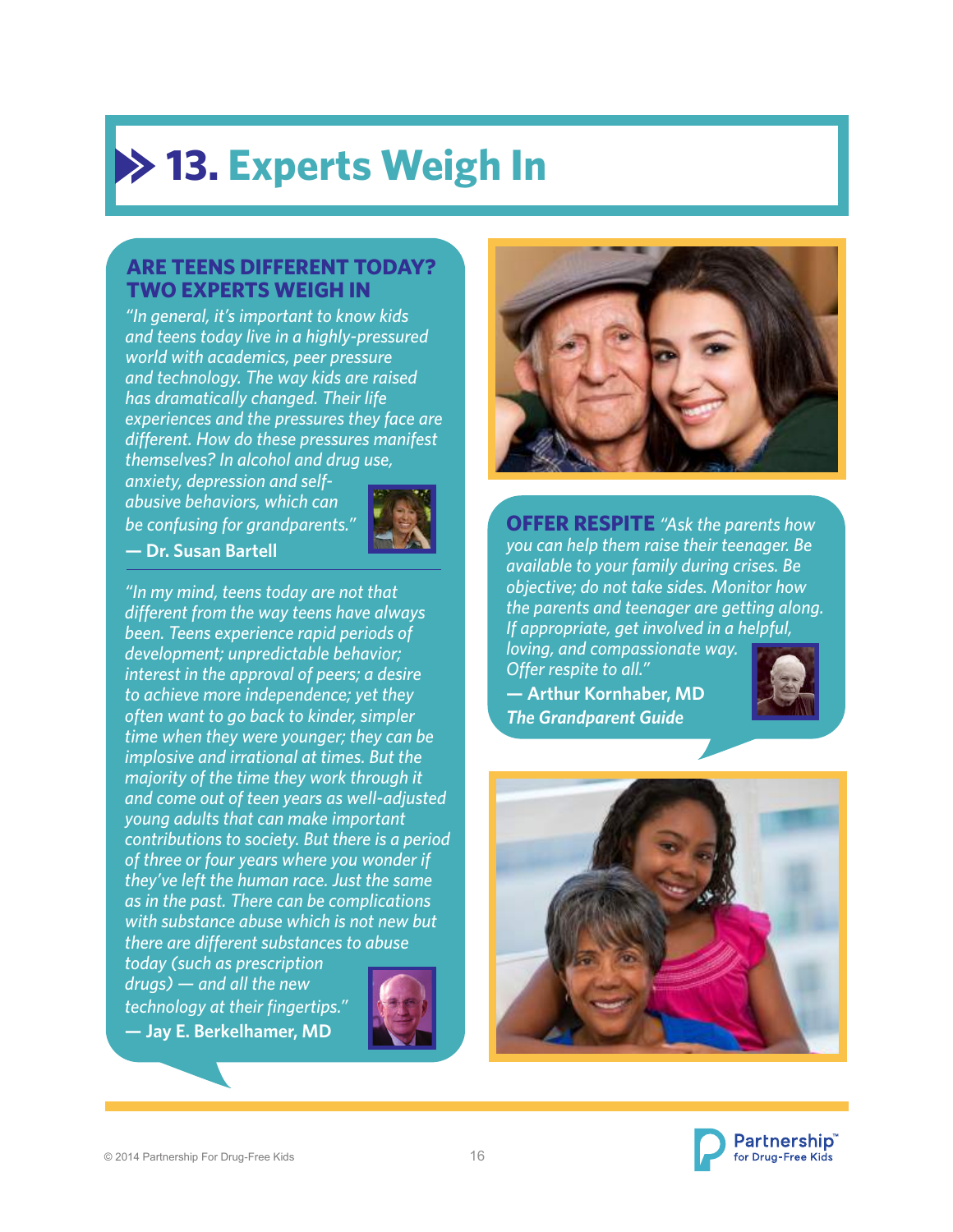# **14. Snapshot: Grandparents Today**

### **L et's take a look at grandparents living in the U.S. today:**

- The numbers of grandparents are at record highs and still growing at more than twice the overall population growth rate. There were an estimated 65 million grandmothers and grandfathers in 2010. By 2020, they are projected to reach 80 million, at which time they will be nearly one-in-three adults. *[Source: U.S. Census Bureau's nationwide Survey of Income and Program Participation (SIPP), 2001 and 2004]*
- A majority of grandparents today are Baby Boomers ages 45 to 64 years old. As a result, today's grandparents are more likely to be college graduates and fully employed than at any time in the past.
- About one in five grandparents are African-American, Hispanic or Asian compared to two in five young adults, indicating that grandparents will become more diverse in the future.
- Among those ages 65 and older who have grandchildren, 39% say they have helped their adult children with childcare in the past 12 months. These grandparents are more likely to have given their adult children money over the past year (50%), and somewhat less likely to have helped their kids out with errands, housework or home repairs (31%). *[Source: 2009 Pew Research survey]*

#### **ON BEING A MODERN GRANDPARENT** *"The greatest*

*challenge grandparents face is the need to keep up with the changes that are occurring in the world. They must adapt to changes and cope with them. It means having a positive, flexible, energetic attitude toward understanding, learning and personal change."*

**— Arthur Kornhaber, MD**  *The Grandparent Guide*



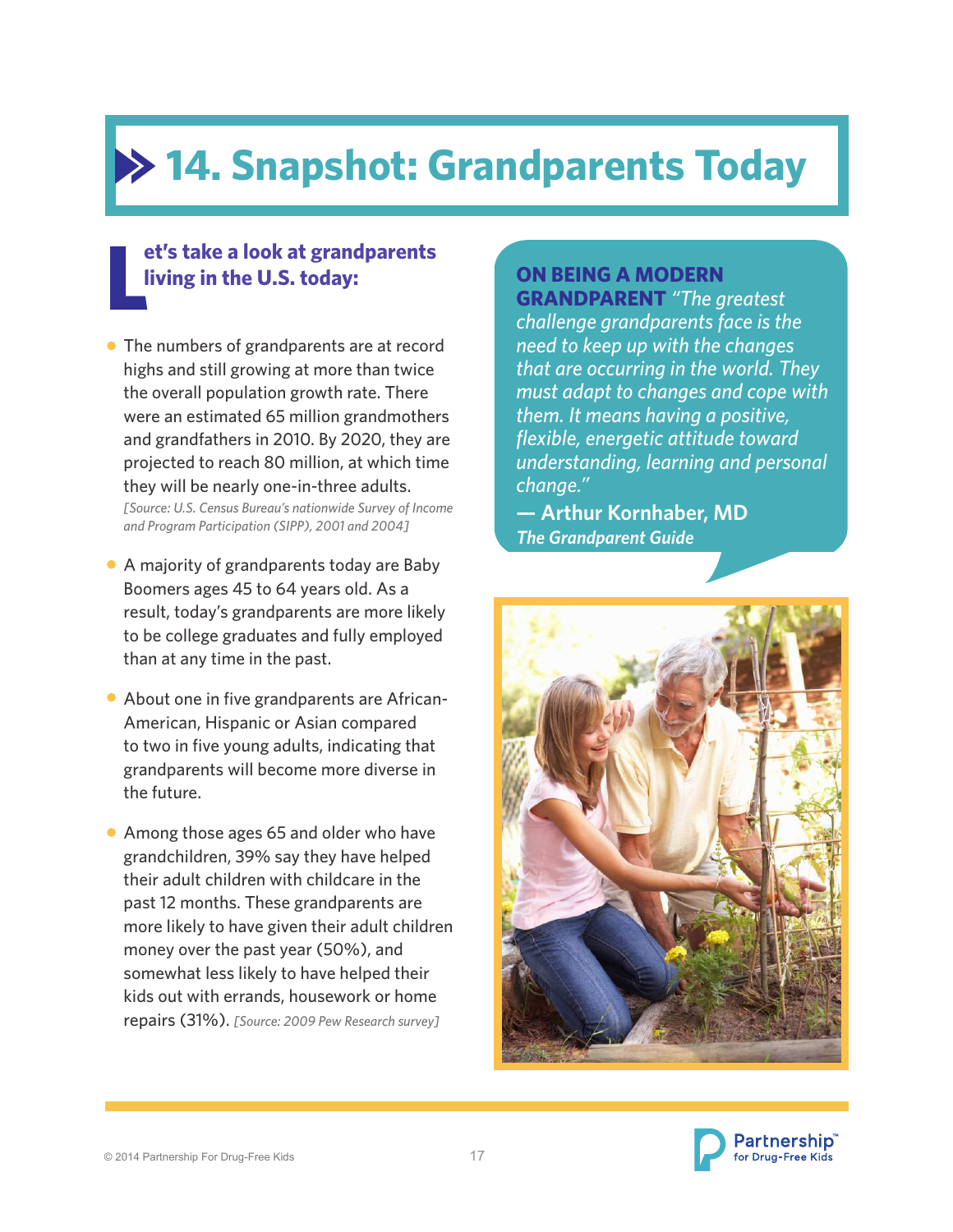# **15. Snapshot: Teens Today**

### **W hat's it like being a teenager today?**

According to the U.S. Census Bureau, there are about 42.2 million pre-teens and teens (aged 10- 19) in the U.S. That's approximately 14% of total population.

Remember how moody you were as a teen? And how frustrating it was at times trying to express yourself? Your teenage grandchild is in that boat now. So when he has an outburst, cut him some slack. It's normal.

#### **Teenagers Are Busy**

- 64% of teens (13-19) participate in a sport
- 61% of teens are involved in non-athletic extracurricular activities
- 21% of students spend more than 10 hours per week on homework
- 79% of students feel pressured to get good grades *[Source: Horatio Alger Association, The State of Our Nation's Youth, 2009]*

### **They Spend A Lot of Time Online**

- 95% of children 12-17 are internet users and 70% of these users go online daily
- 76% of online teens use social networking sites like Facebook or Twitter (93% of these social media users have a Facebook account) *[Source: Pew Research, 2011]*

#### **Teens are Giving Back and Enjoying Family Time**

- 52% of teens do volunteer work (girls are more likely than boys – 57% v. 48%)
- 94% of teens spend free time after school with a parent
- 68% of teens agree that "I really like to do things with my family"
- 62% of teens agree that "Helping make the world a better place and doing things for others is very important to me"

#### **What Do Teen Think About Drugs and Alcohol?**

- 32% of teens are concerned about drinking and driving
- 92% believe that drugs are an issue that exist in society
- 82% of teens feel they can talk to at least one parent openly, honestly and with detail about serious issues like drugs, sex and drinking *[Source: TRU]*

**Happy Grandparent's Day!** National Grandparent's Day was established in 1978 and is celebrated every September on the Sunday after Labor Day.

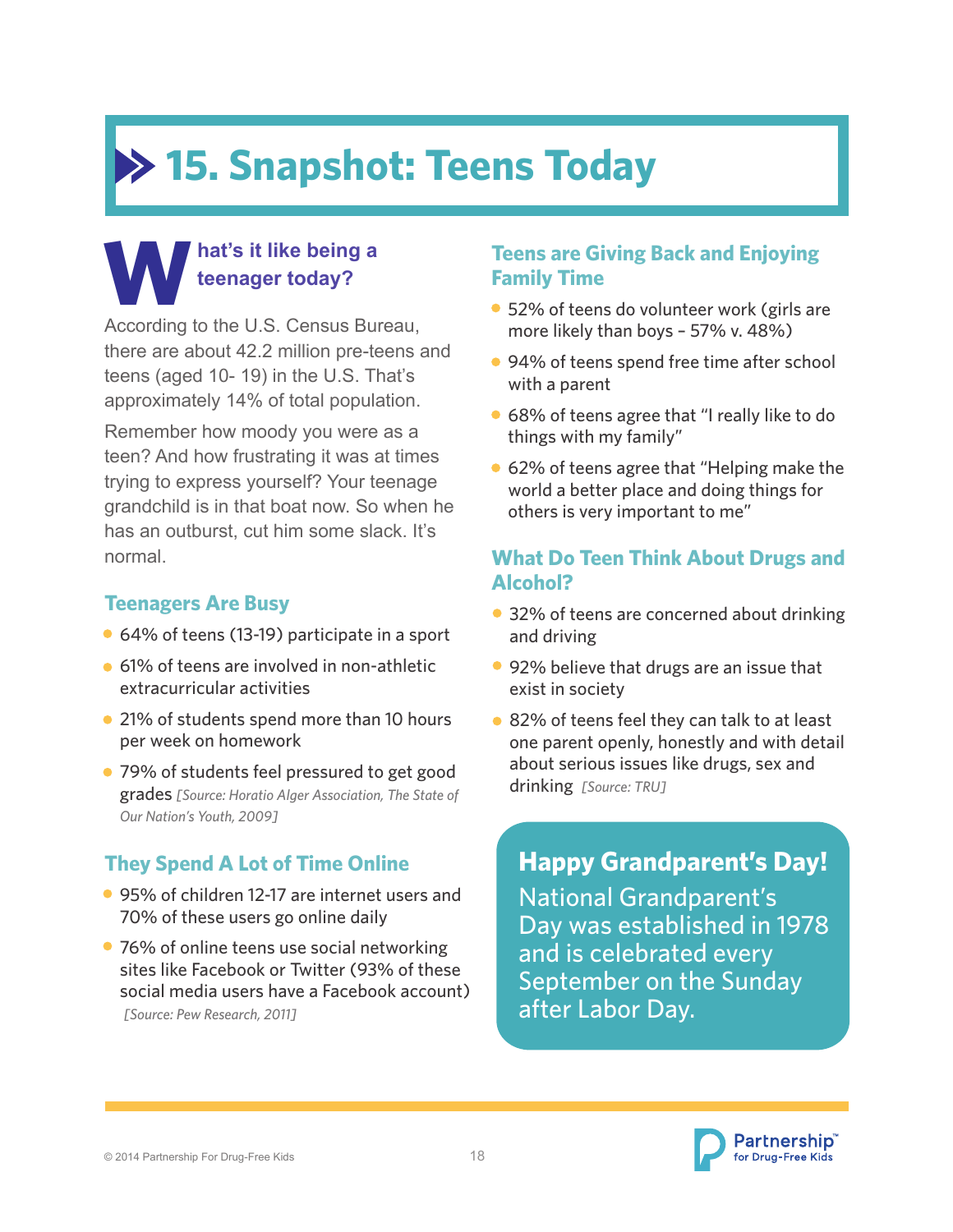## **16. Resources for Parents and Grandparents**

#### **HERE ARE HELPFUL RESOURCES FROM [Partnership for Drug-Free Kids:](http://www.drugfree.org/)**

- **[The Parent Toolkit](http://www.drugfree.org/the-parent-toolkit/)** (**[theparenttoolkit.org](http://www.theparenttoolkit.org/)**)**:** A drug and alcohol prevention resource for parents and grandparents (in English and Spanish).
- **[Rx Fact Sheet](http://www.drugfree.org/wp-content/uploads/2010/10/Preventing-Teen-Abuse-of-Prescription-Drugs-Fact-Sheet-2draft-Cephalon-sponsored.pdf):** A guide to the legal drugs kids are using and abusing.
- **[Drugfree.org/prevent](http://www.drugfree.org/prevent):** Learn how to prevent your child or grandchild from getting involved with drugs and alcohol.
- **[The Medicine Abuse Project](http://www.medicineabuseproject.org)** (**[medicineabuseproject.org](http://medicineabuseproject.org/)**)**:** Learn more about the steps you can take to help protect your grandkids from prescription drug abuse.
- **[Warning Signs](http://www.drugfree.org/resources/is-your-teen-using-signs-and-symptoms-of-substance-abuse/)** (**[drugfree.org/resources/is-your-teen-using-signs-and-symptoms-of](http://drugfree.org/resources/is-your-teen-using-signs-and-symptoms-of-substance-abuse/)[substance-abuse/](http://drugfree.org/resources/is-your-teen-using-signs-and-symptoms-of-substance-abuse/)**)**:** Find out the signs and symptoms of teen drug and alcohol abuse.
- **[Interventions e-book](http://www.drugfree.org/resources/)** (**[drugfree.org/resources](http://www.drugfree.org/resources)**)**:** What to do if your child is drinking or using drugs.
- **Get Help** (**[drugfree.org/think-child-using/your-first-step-ask/](http://www.drugfree.org/think-child-using/your-first-step-ask/)**)**:**  How to tell if your teen is using — and how to take action to intervene.
- **[Treatment e-book](http://www.drugfree.org/resources/)** (**drugfree.org/resources):** How to find the right help for your child with an alcohol or drug problem.
- **Get Focused** (**[drugfree.org/know-child-using/i-know-my-child-is-using/](http://www.drugfree.org/know-child-using/i-know-my-child-is-using/)**)**:** Support for parents and caregivers of a child struggling with alcohol or drugs.
- **[Toll-Free Helpline](http://www.drugfree.org/get-help/helpline/)** (**[drugfree.org/get-help/helpline](http://www.drugfree.org/get-help/helpline/)**)**:** Speak to a Specialist about your teen's substance abuse problem. We're here to help you: 1-855-DRUGFREE (1-855-378-4373)

#### **ADDITIONAL RESOURCES**

- **[AARP](http://www.aarp.org/)** (**[aarp.org](http://www.aarp.org/)**)
- *The Grandparent Guide: The Definitive Guide to Coping with the Challenges of Modern*  **Grandparenting** by Arthur Kornhaber, M.D. (Contemporary Books, 2002)
- **[Grandmotherhen.com](http://www.grandmotherhen.com/)**
- *The Modern Grandparent's Handbook: The Ultimate Guide to the New Rules of Grandparenting* by Dr. Georgia Witkin, (New American Library, 2012)